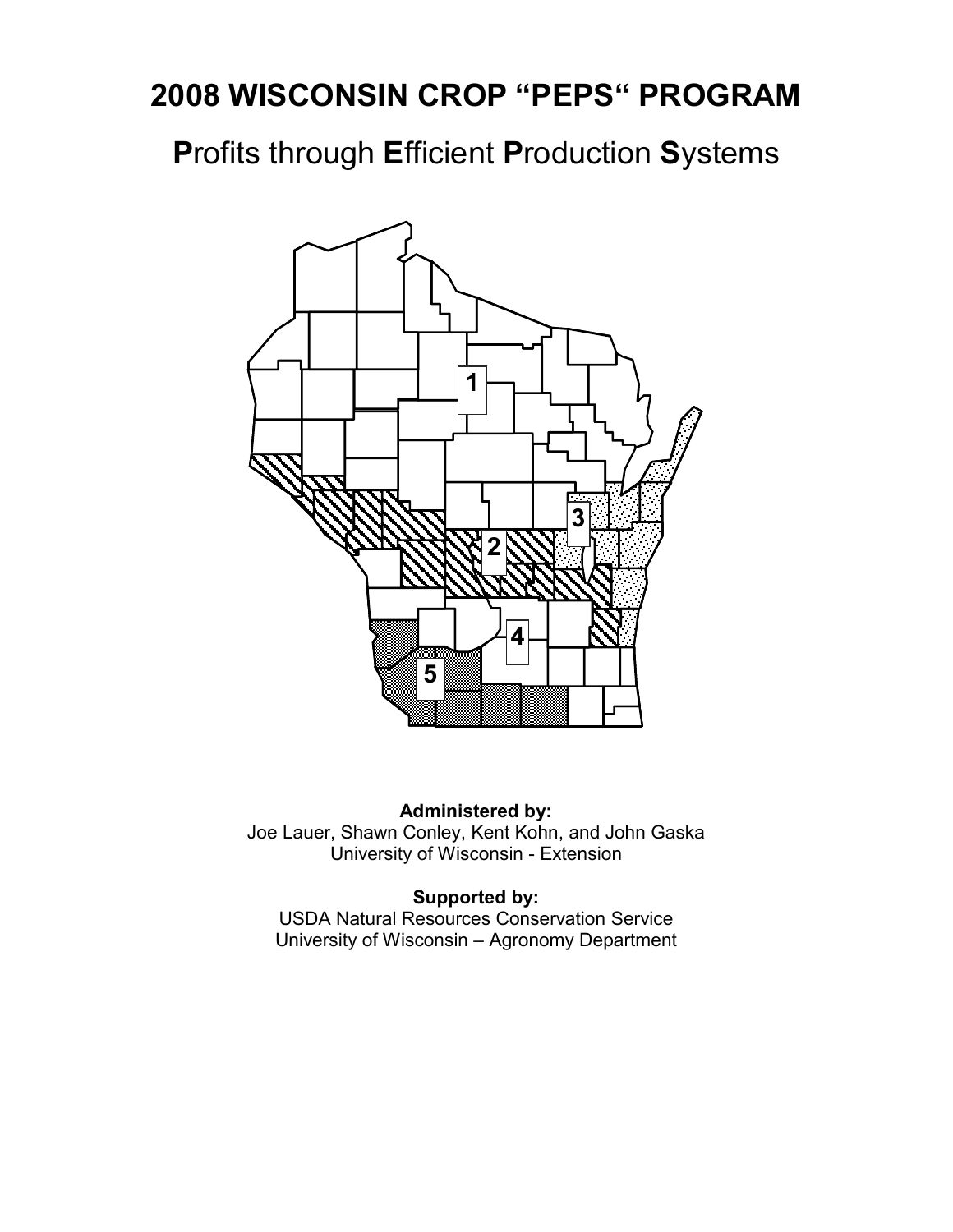**PEPS Program** 



**P**rofits through **E**fficient **P**roduction **S**ystems





### **2008 PEPS Executive Summary**

This year marks the 22<sup>st</sup> year of the Wisconsin PEPS program. During the 2008 harvest season, growers saw unprecedented corn grain prices. Growers who forward contracted grain often received the PEPS calculated price of \$3.71 per bushel for corn and \$8.75 for soybean. The combination of high yields and high price was offset by greater inputs costs resulting in the highest grower return recorded in cash corn and dairy/ livestock corn divisions, and second highest in the soybean division.

The PEPS program goes beyond typical yield contests by encouraging efficiency and profitability rather than productivity alone. The objectives of the program are:

- 1. To recognize the practices utilized by the *most profitable* growers and to provide other growers, educators, and researchers insight into ways these producers integrate practices into a system, and
- 2. To emphasize soil and water conservation, efficiency, profitability and competitiveness vs. productivity alone.

During the first 10 years of the program (1987 to 1996), contestants were ranked on *lowest cost per bushel.* Beginning in 1997, contestants were ranked on the *greatest return to management* to better account for trade-offs between yield and production costs. Beginning in 2000, participants received both a summary of their management costs and a history report detailing costs in various categories over time to assist in "fine-tuning" their management.

During 2008, 17 contestants entered 29 fields. The average yield in the cash corn, dairy/ livestock corn and soybean divisions was 203, 209 and 51 bushels per acre with production costs of \$426, \$409, and \$246 per acre. These costs include actual figures provided by contestants. *These costs do not include all costs of production.* For example, overhead or miscellaneous costs associated with operating a farm (i.e. field tiling, outfitting a shop, plowing snow, maintaining fences, taxes, desktop work related to management, etc.), are difficult to determine among farms, and is not accounted for in the PEPS program. Typical overhead rates range from 18-46% of production costs.

"Best of the Best" aptly describes the farmers participating in PEPS. Results reflect the efforts and costs of some of the best farmers growing corn and soybeans on the best land available using their best management practices. Lower yielding fields are often not entered into the contest. Thus, costs are probably higher for most farmers.

We hope these results provide some ideas to improve corn and soybean production efficiency and profitability. More importantly, this report may provide some good points for discussion.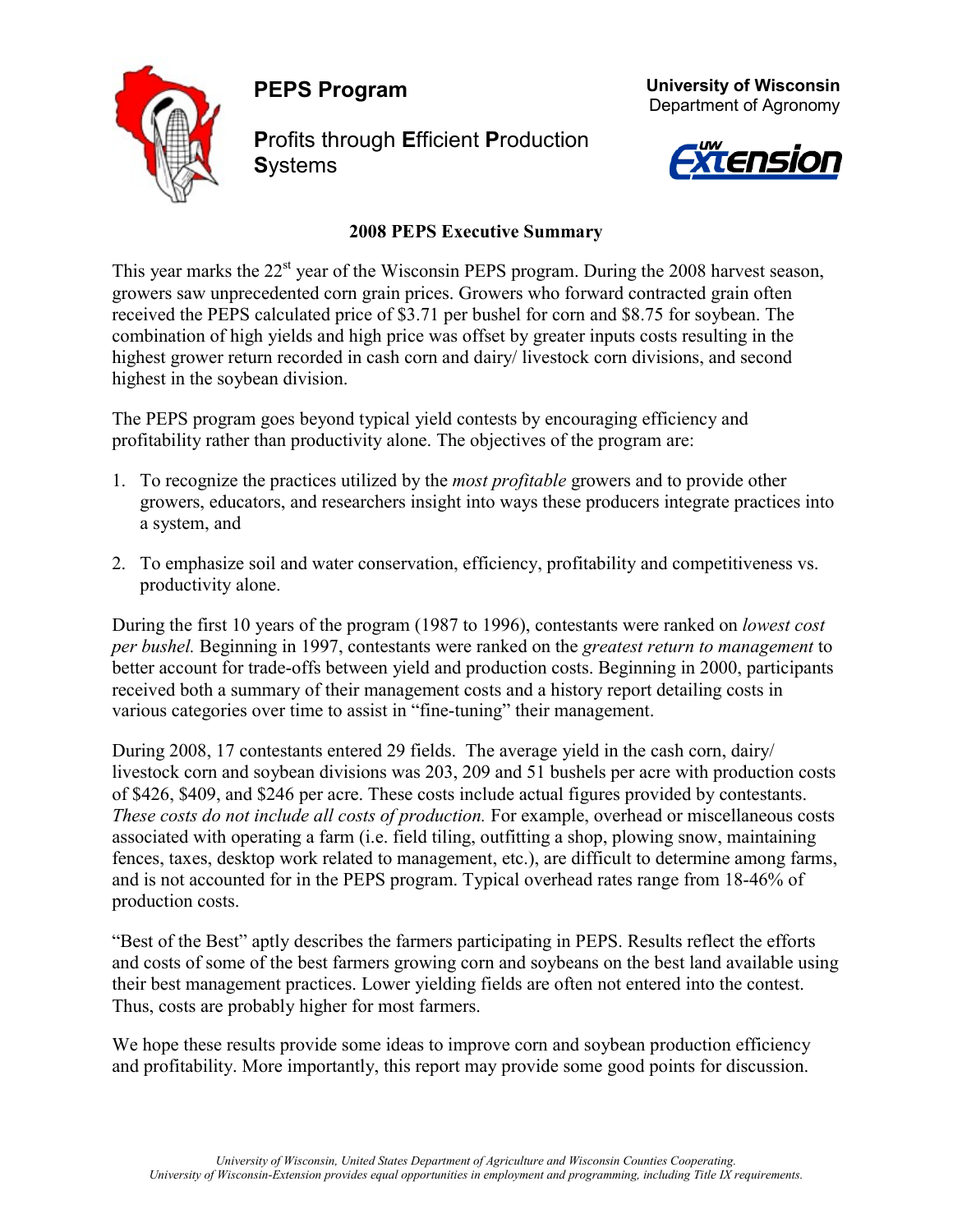**PEPS Program** 



**P**rofits through **E**fficient **P**roduction **S**ystems





#### **2008 PEPS Procedures**

The procedures used to calculate production costs and cost per bushel are hopefully self-explanatory from the enclosed PEPS budget summary sheet. The actual budget summary and history report is provided to participants only. You should notice the following in particular:

- 1. Grower return was calculated by multiplying commodity price with yield and subtracting production costs. Corn price was determined using a marketing strategy when 50% of the crop was sold in November and 25% forward contracted (less basis) to March and July respectively. The November average cash price was derived from Wisconsin Ag Statistics, and the March and July future prices were derived from the Chicago Board of Trade closing price on December 1.
- 2. Many costs (seed, herbicides, insecticides, insurance, scouting, etc.) were charged based on the figures provided to us by participants.
- 3. Nitrogen and micronutrient fertilizer costs were those provided, unless N analysis was unknown. If fertilizer was applied, and N analysis was unknown, N costs were based on removal at the grain yield obtained. All P and K costs were based on removal at the grain yield obtained. Starter and other mixed nutrient fertilizer costs were based on N and/or micronutrients only; P and K costs per unit, as a percentage of total applied fertilizer, were subtracted.
- 4. Equipment costs were based either on actual custom machinery hire, or on figures in the publication, "Minnesota Farm Machinery Economic Cost Estimates for 2007", for individual operations. (Please let us know if you would like a copy of this publication). We matched listed machinery size and type with the most appropriate categories in the publication.
- 5. Harvesting costs were estimated for handling (\$0.02 per bushel), hauling (\$0.04 per bushel), trucking (\$0.11 per bushel) and storage (\$0.02 per bushel month with 25% of grain shipped in March after 4 months storage and 25% of grain shipped in July after 8 months storage). Drying costs in the cash crop corn division were estimated at \$.02 per point above 15.5% per dry bushel.
- 6. Milk price was determined using a marketing strategy of monthly forward contracts between December and September (less \$1.25 basis). The October and November average cash milk price was derived from Wisconsin Ag Statistics, and monthly futures prices were derived from the Chicago Mercantile Exchange closing prices on December 1. Harvesting costs were estimated for handling (\$0.75 per T DM), hauling (\$1.50 per T DM), packing or filling (\$0.50 per T DM) and storage (\$1.00 per T DM, and silage loss during storage of 15% of yield.
- 7. Land costs were based on the average of: a) 50% of the NRCS-rated corn yield potential for the soil type involved, and b) estimated cash rent. The 50% figure was derived from participant's estimates of average cash rents for land similar to the contest plot.
- 8. No one was disqualified for soil loss greater than "T", however soil loss in tons/acre is reported on the overall summary sheet.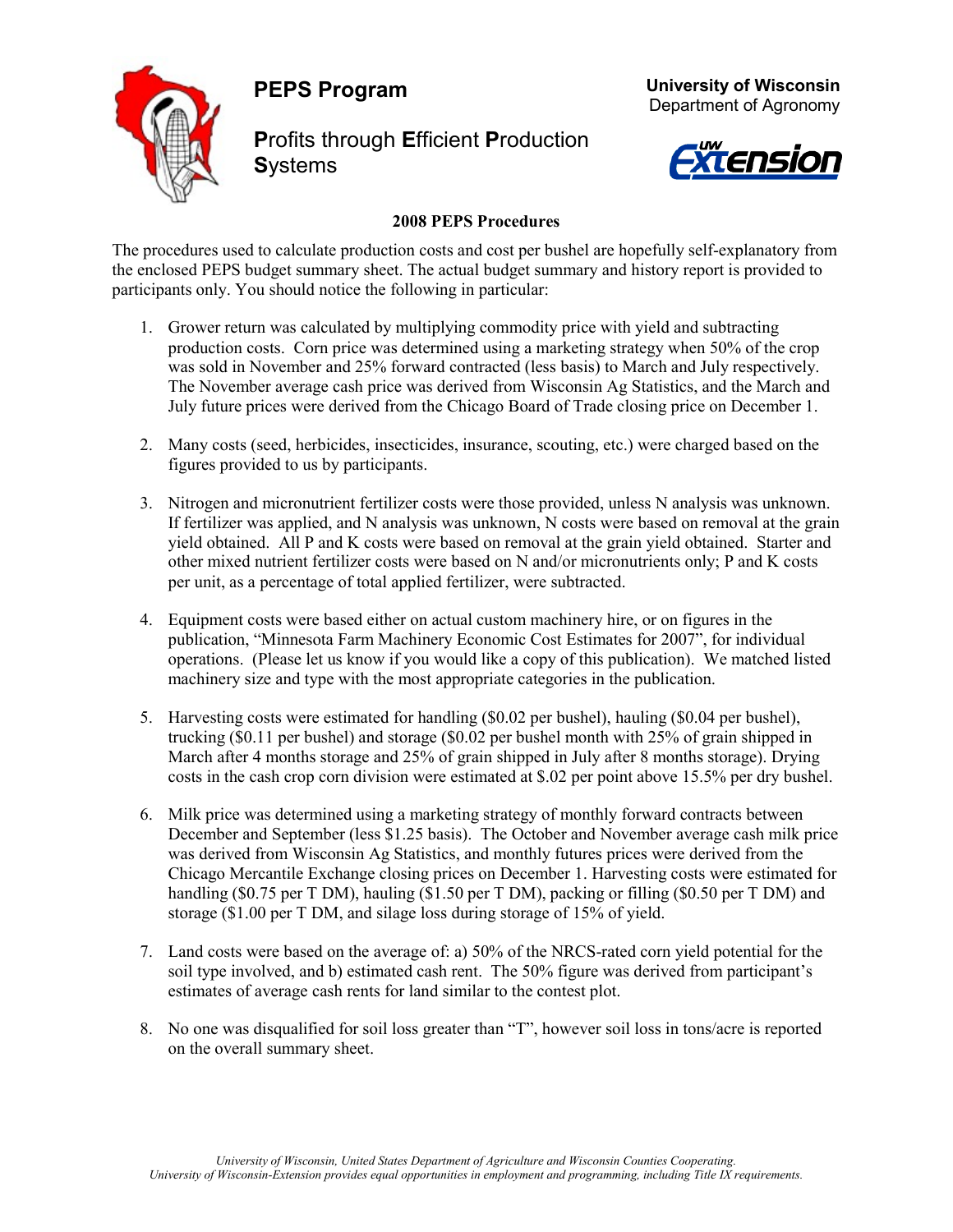

**P**rofits through **E**fficient **P**roduction **S**ystems



 **University of Wisconsin** Department of Agronomy

### **Top Producer for corn and soybean grain yield in PEPS 2008**

|         |                        |        |                          | Grain Yield |  |
|---------|------------------------|--------|--------------------------|-------------|--|
| Crop    | Name                   | County | <b>Hybrid or Variety</b> | Bu per A    |  |
| Corn    | Meadow Lane Farms Sauk |        | NK Brand N68B            | 267.6       |  |
| Soybean | David Padley           |        | Columbia NK Brand S21-N6 | 70.2        |  |

#### **Top Producer for Corn Ethanol in PEPS 2008**

|                        |        |                                  | Grain |  |                                          |     |
|------------------------|--------|----------------------------------|-------|--|------------------------------------------|-----|
|                        |        |                                  |       |  | Yield Protein Oil Starch Ethanol Ethanol |     |
| Name                   | County | Hybrid                           | bu/A  |  | $\%$ % % gal per Bu gal per A            |     |
| Meadow Lane Farms Sauk |        | NK Brand N68B 267.6 7.5 3.4 61.1 |       |  | 38.4                                     | 776 |

#### **Top Producer for Soybean Protein and Oil in PEPS 2008**

|                        |        |                 | Grain |                   |               | Protein & |                  |
|------------------------|--------|-----------------|-------|-------------------|---------------|-----------|------------------|
|                        |        |                 |       | Yield Protein Oil |               | Oil       | <b>Biodiesel</b> |
| Name                   | County | Variety         | bu/A  | $\frac{0}{0}$     | $\frac{0}{0}$ | lh/a      | gal/a            |
| Meadow Lane Farms Sauk |        | NK Brand S25-B9 | 58.9  | 34.3 19.3         |               | 1894      | 93.4             |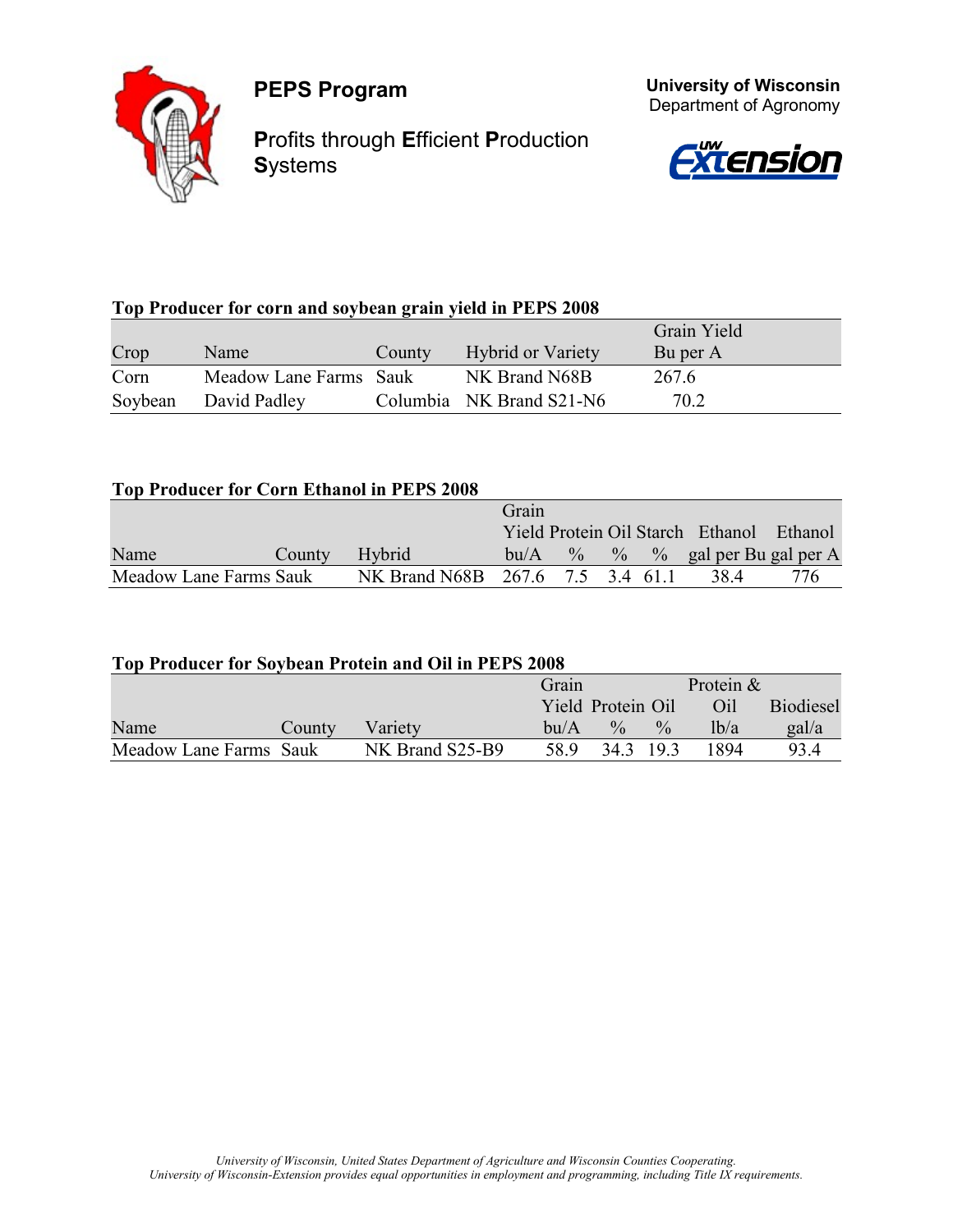### **2008 WISCONSIN "PEPS" PROGRAMDAIRY/LIVESTOCK CORN DIVISION - Top District Contestant**

| District ID                            |                             |          |       |                            |       |      | <b>NRCS</b>           |                                   |           | Planting      |              |                  |                        |             |                                                                                               | Insecticides,                       |                        |         |
|----------------------------------------|-----------------------------|----------|-------|----------------------------|-------|------|-----------------------|-----------------------------------|-----------|---------------|--------------|------------------|------------------------|-------------|-----------------------------------------------------------------------------------------------|-------------------------------------|------------------------|---------|
| County<br>Yield verifier               | <b>Name</b>                 | Return/A |       | Cost/A Cost/Bu @15.5 Moist | Yield |      | Corn<br>Yield<br>bu/A | Hybrid                            | Date      | Rate<br>x1000 | Row<br>Width | Previous<br>Crop | Trips<br>Over<br>Field | Till<br>11/ | <b>Herbicides</b>                                                                             | Fungicides<br>and/or<br><b>PGRs</b> | Nitrogen Soil<br>lbs/a | Loss/2/ |
| 2070<br>St. Croix<br><b>Brent Wink</b> | <b>Robert Ickler</b>        | \$576    | \$317 | \$1.32                     | 241   | 20.5 | 90                    | Croplan 314RRBt                   | 5/10/2008 | -32           | 30           | Alfalfa          | 5                      | <b>MP</b>   | Durango Class Act II                                                                          |                                     | 11<br>Manure           | 5<br>Y  |
| 2079<br>3<br>Calumet<br>Gary Becker    | Meyer Dairy &<br>Grain      | \$497    | \$334 | \$1.49                     | 224   | 26.2 | 120                   | Midwest 70103T                    | 5/5/2008  | 34            | 30           | Alfalfa          |                        |             | 4 MT/NT Cinch Atrazine<br>Roundup PowerMax                                                    |                                     | 72                     | 4 Y     |
| 2073<br>4<br>Sauk<br>Denise Brusvein   | <b>Meadow Lane</b><br>Farms | \$323    | \$670 | \$2.50                     | 268   | 20.3 | 65                    | NK Brand N68B                     | 4/25/2008 | -34           | 30           | Potatoes         |                        |             | 6 MT/NT Dual II Magnum<br><b>Sterling Roundup</b><br><b>Weather Max Liberty</b><br><b>AMS</b> | Stratego<br>+ Quilt                 | 200<br>Manure          | 1 Y     |
| 2069<br>5.<br>Grant<br>Steven Mueller  | <b>David Gehrke</b>         | \$335    | \$452 | \$2.13                     | 212   | 19.6 | 112                   | Kussmaul SB605<br>VT <sub>3</sub> | 5/9/2008  | 32            | 30           | Alfalfa          |                        | <b>CP</b>   | Sure Start Glystar<br>Plus                                                                    |                                     | 80<br>Manure           | 6 N     |

/1/ Tillage: NT/MT=No Till/Minimum Till, CP=Chisel Plow, MP= Moldboard Plow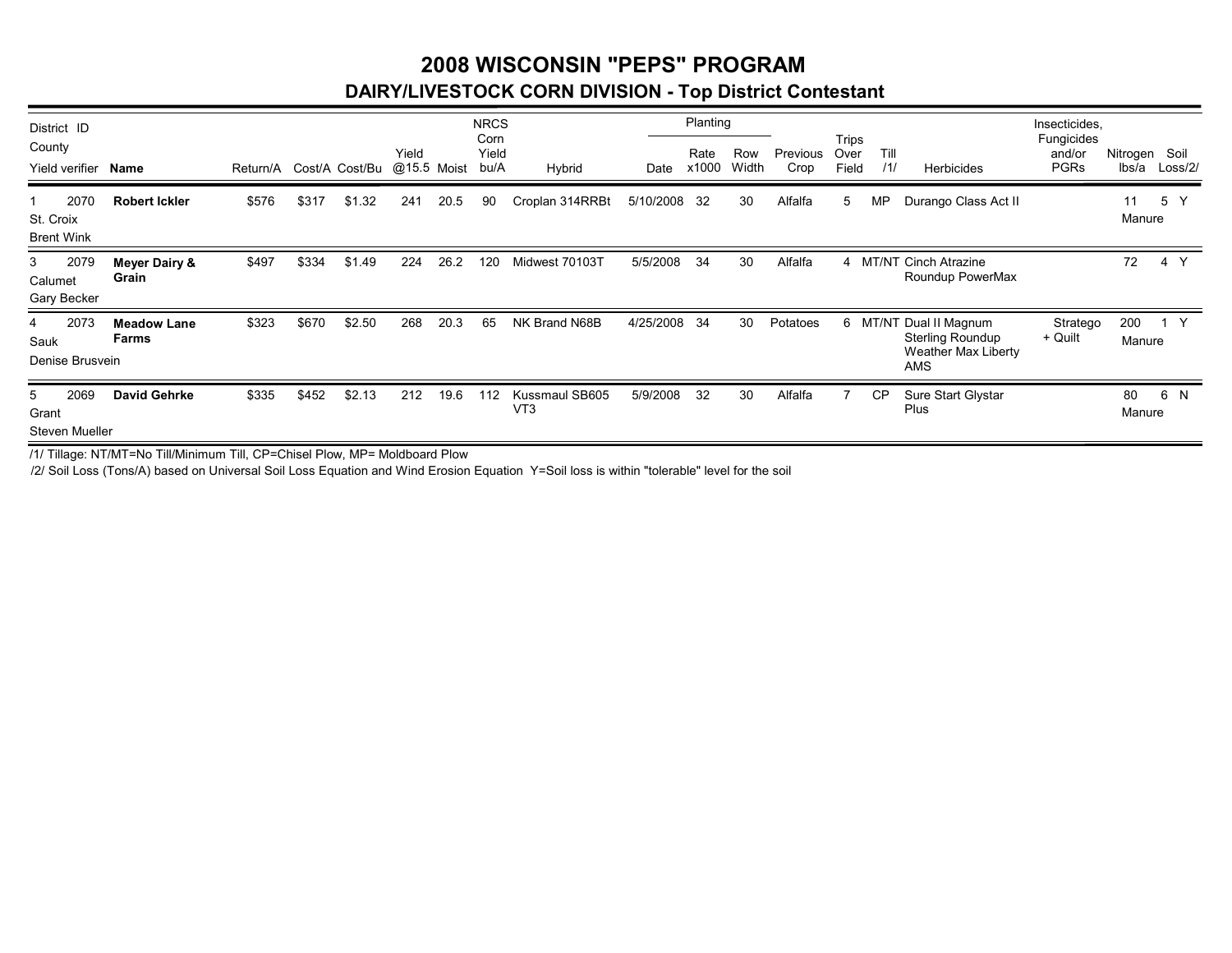### **2008 WISCONSIN "PEPS" PROGRAM**

### **CASH CORN DIVISION - Top District Contestant**

| District ID<br>County<br>Yield verifier              | Name                 | Return/A Cost/A Cost/Bu |       |        | Yield<br>@15.5 Moist |      | <b>NRCS</b><br>Corn<br>Yield<br>bu/A | Hybrid                     | Date     | Planting<br>Rate<br>x1000 | Row<br>Width | Previous<br>Crop | Trips<br>Over<br>Field | Till<br>/1/ | Herbicides                              | Insecticides,<br>Fungicides<br>and/or<br><b>PGRs</b> | Nitrogen Soil<br>lbs/a | Loss/2/ |
|------------------------------------------------------|----------------------|-------------------------|-------|--------|----------------------|------|--------------------------------------|----------------------------|----------|---------------------------|--------------|------------------|------------------------|-------------|-----------------------------------------|------------------------------------------------------|------------------------|---------|
| 2061<br>Waupaca<br>Paul Knutzen                      | <b>Larry Danke</b>   | \$304                   | \$466 | \$2.25 | 208                  | 19.0 | 120                                  | LG2496VT3                  | 5/2/2008 | 33                        | 30           | Soybean          | 6                      | <b>CP</b>   | Sure Start Atrazine<br>4L               |                                                      | 133                    | 2 Y     |
| 2067<br>$\mathbf{2}$<br>Jackson<br><b>Tim Sawyer</b> | <b>Stetzer Farms</b> | \$543                   | \$401 | \$1.58 | 254                  | 17.2 | 150                                  | Dekalb DK50-44VT3 5/1/2008 |          | 32                        | 30           | Soybean          |                        |             | 5 MT/NT Cornerstone Lumax<br><b>AMS</b> |                                                      | 158                    | 1 Y     |
| 2064<br>3<br>Outagamie<br>Kevin Jarek                | <b>Gary Kropp</b>    | \$173                   | \$370 | \$2.53 | 146                  | 16.6 | 100                                  | NK Brand<br>N27BCBLLRW     | 5/9/2008 | 31                        | 30           | Soybean          | 5                      | <b>CP</b>   | Lumax                                   |                                                      | 161                    | 2 Y     |
| 2066<br>4<br>Columbia<br>Daniel Sandwick             | David Padley         | \$403                   | \$485 | \$2.03 | 239                  | 20.5 | 160                                  | Pioneer 35F37              | 5/1/2008 | 33                        | 20           | Soybean          |                        |             | 5 MT/NT Roundup AMS                     |                                                      | 126                    | 1 Y     |

/1/ Tillage: NT/MT=No Till/Minimum Till, CP=Chisel Plow, MP= Moldboard Plow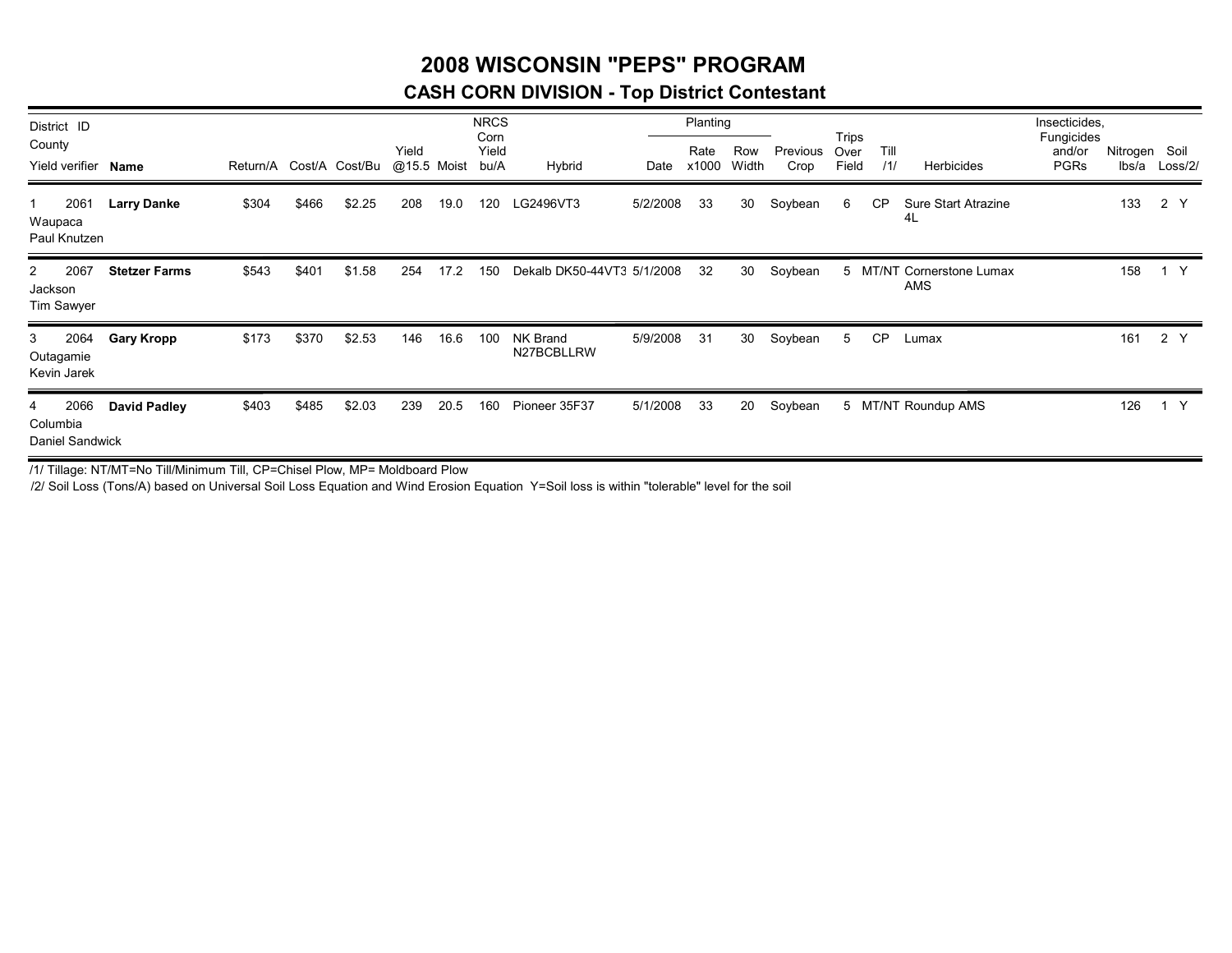### **2008 WISCONSIN "PEPS" PROGRAM**

### **SOYBEAN DIVISION - Top District Contestant**

| District ID                              |                                   |                         |       |        |               |      |                                         |                            |             |           | Planting         |              |                  |                        |             |                              |                                            | Nitrogen                     |                 |
|------------------------------------------|-----------------------------------|-------------------------|-------|--------|---------------|------|-----------------------------------------|----------------------------|-------------|-----------|------------------|--------------|------------------|------------------------|-------------|------------------------------|--------------------------------------------|------------------------------|-----------------|
| County<br>Yield verifier                 | Name                              | Return/A Cost/A Cost/Bu |       |        | Yield<br>bu/A | %    | <b>NRCS</b><br>Moist Corn Yield<br>bu/A | Variety                    | <b>Inoc</b> | Date      | Rate x<br>1000/a | Row<br>Width | Previous<br>Crop | Trips<br>Over<br>Field | Till<br>11/ | <b>Herbicides</b>            | Insecticides,<br>Fungicides<br>and/or PGRs | Micronu-<br>trients<br>lhn/n | Soil<br>Loss/2/ |
| 2051<br>Waupaca<br>Paul Knutzen          | <b>Larry Danke</b>                | \$165                   | \$245 | \$5.23 | 47            | 12.0 | 120                                     | Dairyland DSR-<br>199RRSTS | Y           | 4/29/2008 | 168              | 15           | Corn             |                        |             | 3 MT/NT Traction<br>AMS      |                                            | 0                            | 2 Y             |
| 2059<br>2<br>Buffalo<br>Carl Duley       | <b>Merlin D. Sutter</b>           | \$248                   | \$216 | \$4.08 | 53            | 13.4 |                                         | 150 NK Brand S21-N6        | Υ           | 5/20/2008 | 150              | -30          | Corn             |                        |             | 3 MT/NT Buccaneer<br>Plus    |                                            | 0                            | 2 Y             |
| 2060<br>3<br>Calumet<br>Gary Becker      | <b>Meyer Dairy &amp;</b><br>Grain | \$292                   | \$287 | \$4.33 | 66            | 13.4 |                                         | 120 Midwest 2031RR         | N           | 5/12/2008 | 180              | 7.5          | Corn             |                        |             | 4 MT/NT Roundup<br>Class 17% | Headline                                   | 6                            | 4 Y             |
| 2055<br>4<br>Columbia<br>Daniel Sandwick | David Padley                      | \$304                   | \$310 | \$4.42 | 70            | 15.0 |                                         | 150 NK Brand S21-N6        | Y           | 5/1/2008  | 150              | 15           | Corn             |                        |             | 5 MT/NT Roundup<br>AMS       | Headline                                   | 0                            | 3 <sup>Y</sup>  |

/1/ Tillage: MT/NT=Minimum Till/No Till, CP=Chisel Plow, MP= Moldboard Plow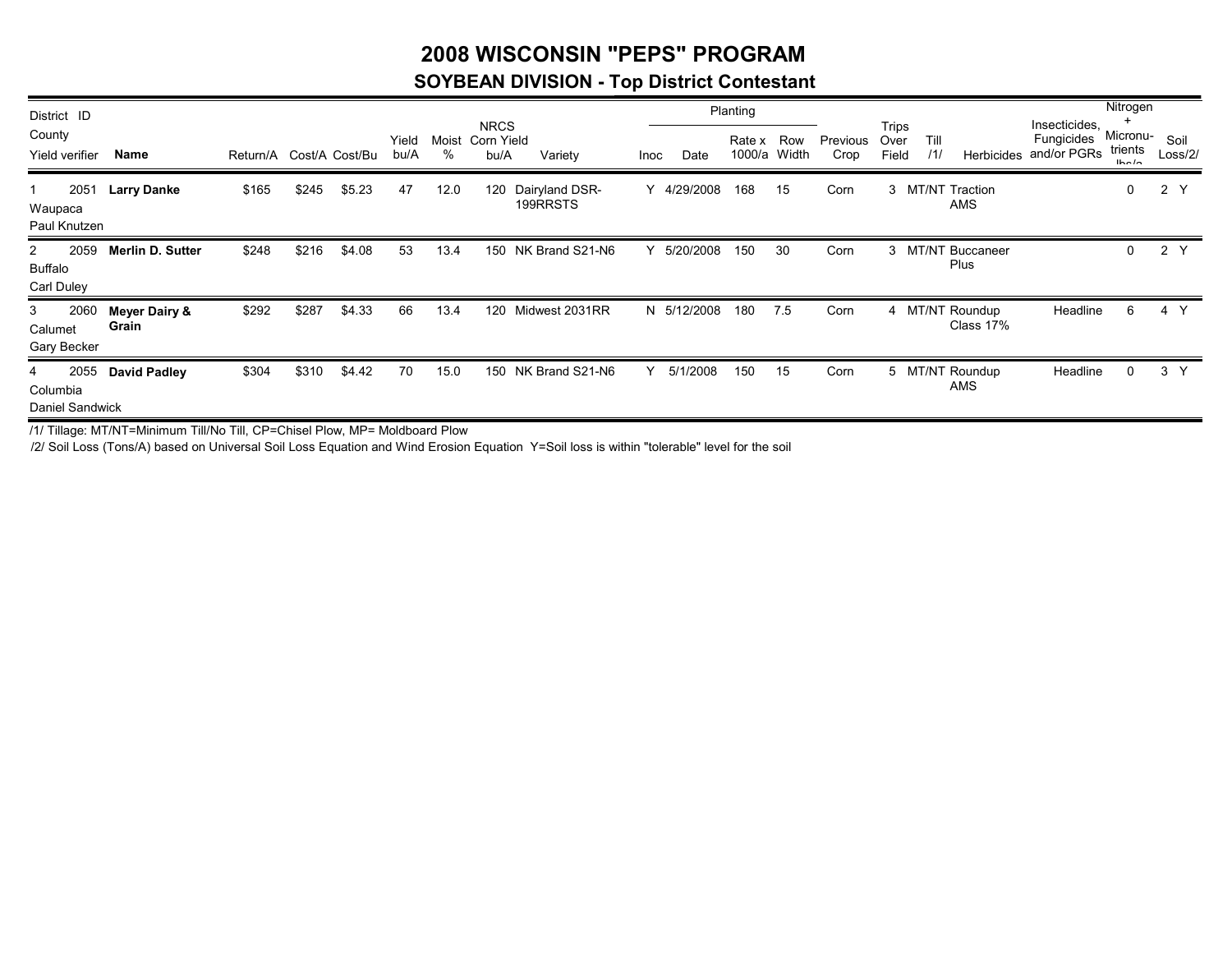## **2008 WISCONSIN "PEPS" PROGRAM**

#### **CORN SILAGE DIVISION**

| District ID<br>County<br>Yield verifier | Name                        | Return/A Cost/A |       | Cost per Yield<br>DM T | @65% Moist |           | <b>NRCS</b><br>Corn<br>Yield<br>bu/A | Hybrid         | Date        | Planting<br>Rate<br>x1000 Width | Row | Previous Over<br>Crop | Trips<br>Field | Till<br>/1/ | Herbicides               | Insecticides,<br><b>Fungicides</b><br>and/or<br><b>PGRs</b> | Nitrogen Soil<br>lbs/a Loss/2/ |
|-----------------------------------------|-----------------------------|-----------------|-------|------------------------|------------|-----------|--------------------------------------|----------------|-------------|---------------------------------|-----|-----------------------|----------------|-------------|--------------------------|-------------------------------------------------------------|--------------------------------|
| 2075<br>4<br>Sauk<br>Denise Brusvein    | <b>Meadow Lane</b><br>Farms | (\$100)         | \$708 | \$98.69                |            | 20.5 46.2 | 65                                   | Mycogen F2F635 | 5/8/2008 29 |                                 | 30  | Potatoes              |                |             | 4 MT/NT Dual II Sterling |                                                             | 179<br>Manure                  |

/1/ Tillage: NT/MT=No Till/Minimum Till, CP=Chisel Plow, MP= Moldboard Plow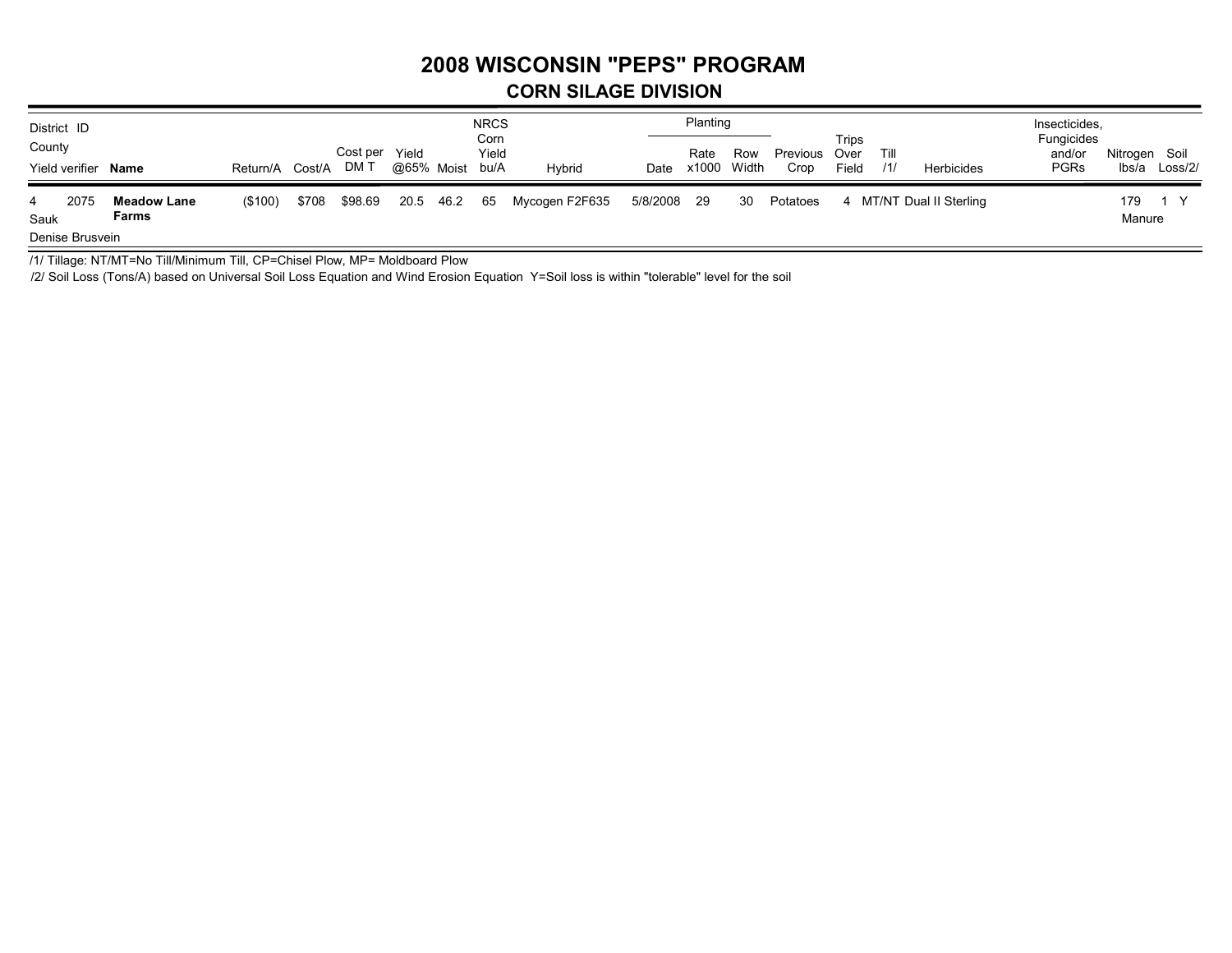### **2008 WISCONSIN "PEPS" PROGRAM Summary of Corn Cultural Practices - Grouped by Return per Acre**

|                                             |               |            | <b>CASH CROP DIVISION</b> |             | DAIRY/LIVESTOCK DIVISION            |
|---------------------------------------------|---------------|------------|---------------------------|-------------|-------------------------------------|
|                                             |               | Bottom 20% | Middle 60%                | Top 20%     | Bottom 20%<br>Middle 60%<br>Top 20% |
| Return (\$/A)                               |               | \$140.90   | \$334.06                  | \$503.46    | \$256.92<br>\$326.27<br>\$536.70    |
| Cost (\$/acre)                              |               | \$367.97   | \$447.26                  | \$430.58    | \$317.63<br>\$325.43<br>\$524.53    |
| Cost (\$/bu)                                |               | \$2.68     | \$2.16                    | \$1.71      | \$2.05<br>\$1.40<br>\$2.27          |
| Yield (bu/A)                                |               | 137.2      | 210.6                     | 251.8       | 154.9<br>232.4<br>229.3             |
| Moist (%)                                   |               | 17.4       | 19.6                      | 18.1        | 24.6<br>23.4<br>20.5                |
| NRCS Corn Yield (bu/a)                      |               | 100.0      | 135.0                     | 150.0       | 105.0<br>105.0<br>109.0             |
| <b>Planting Date</b>                        |               | 09-May-08  | 07-May-08                 | 04-May-08   | 09-May-08<br>07-May-08<br>30-Apr-08 |
| Planting Rate (seed/A)                      |               | 31000      | 32600                     | 32000       | 32000<br>33000<br>35100             |
| Row Width<br>$30$ "                         | (% )          | 0          | 20                        | 0           | 0<br>33<br>0                        |
|                                             | 30"           | 100        | 80                        | 100         | 100<br>100<br>67                    |
| >30"                                        |               | 0          | 0                         | 0           | 0<br>0<br>0                         |
| Crop Rotation<br>(previous crop not corn %) |               | 100        | 80                        | 100         | 100<br>100<br>67                    |
| MT/NT<br>Tillage                            | $(\% )$       | 0          | 40                        | 100         | 50<br>50<br>33                      |
| <b>CP</b>                                   |               | 100        | 60                        | $\mathbf 0$ | 50<br>0<br>67                       |
| <b>MP</b>                                   |               | 0          | $\pmb{0}$                 | 0           | 0<br>50<br>0                        |
| SS                                          |               | 0          | $\pmb{0}$                 | 0           | 0<br>0<br>0                         |
| Number of Trips                             |               | 5.0        | 5.2                       | 4.0         | 6.5<br>5.5<br>6.7                   |
| <b>Chemical Costs</b>                       | $$0-$5/A$ (%) | 0          | 0                         | $\mathbf 0$ | 0<br>0<br>0                         |
|                                             | \$5-\$10/A    | 0          | 20                        | 0           | 0<br>0<br>0                         |
|                                             | \$10-\$15/A   | 0          | 20                        | 0           | 50<br>50<br>0                       |
|                                             | \$15-\$20/A   | 0          | 0                         | 0           | 0<br>50<br>0                        |
|                                             | \$20-\$25/A   | 100        | 40                        | 100         | 50<br>0<br>0                        |
|                                             | > \$25/A      | 0          | 20                        | 0           | 0<br>100<br>0                       |
| Rootworm Insecticide Overall (%)            |               | 0          | $\pmb{0}$                 | 0           | 0<br>$\pmb{0}$<br>0                 |
| Following Corn                              |               | 0          | 0                         | 0           | 0<br>0<br>0                         |
| Starter applied (%)                         |               | 100        | 100                       | 100         | 100<br>100<br>0                     |
| Nitrogen applied (lbs/A)                    |               | 161        | 141                       | 180         | 43<br>42<br>127                     |
| Manure applied (%)                          |               | $\pmb{0}$  | 0                         | 0           | 100<br>100<br>50                    |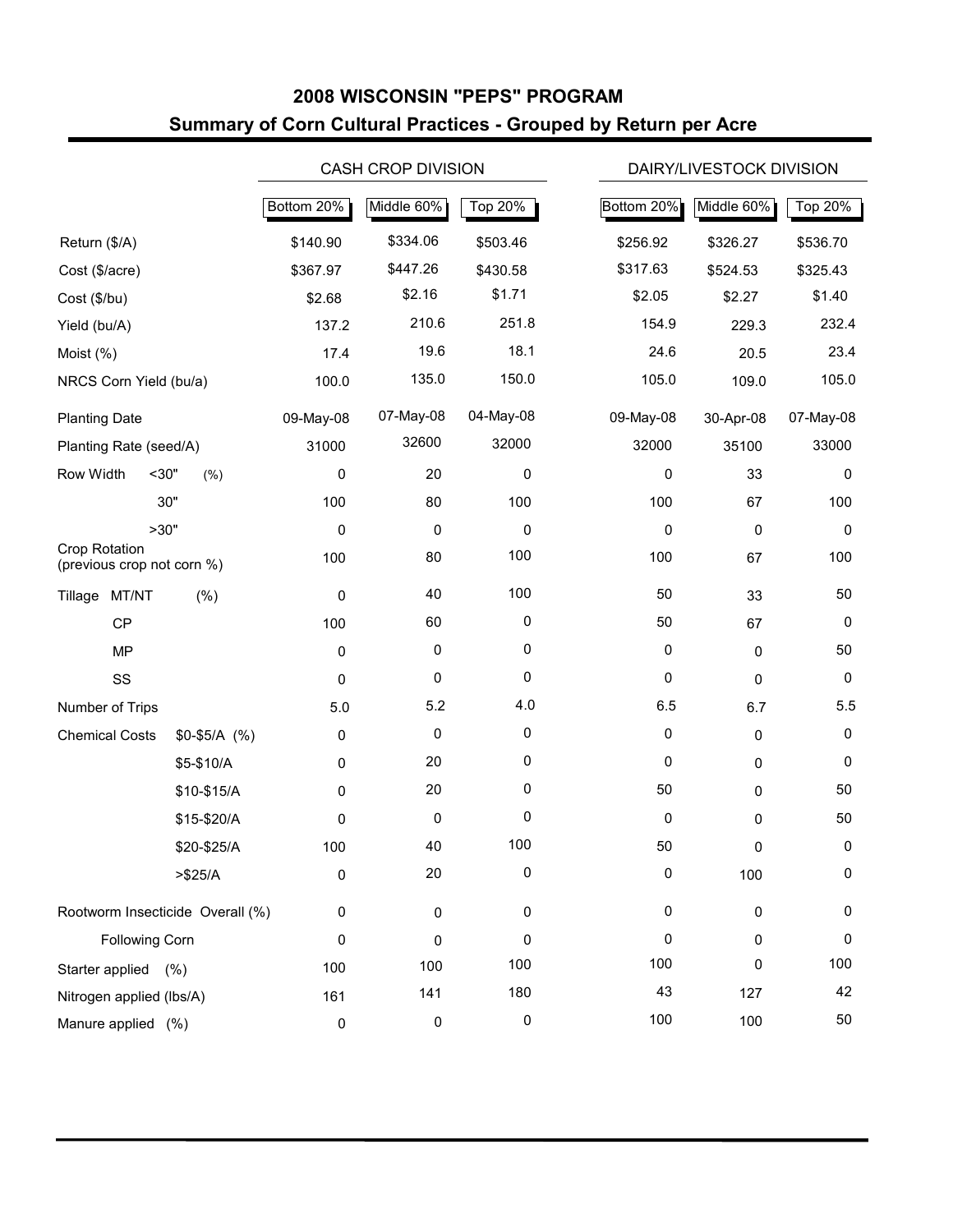### **2008 WISCONSIN "PEPS" PROGRAM Summary of Soybean Cultural Practices - Grouped by Return per Acre**

|                                                    |               |             | Soybean Division |             |
|----------------------------------------------------|---------------|-------------|------------------|-------------|
|                                                    |               | Bottom 20%  | Middle 60%       | Top 20%     |
| Return (\$/A)                                      |               | \$113.30    | \$211.66         | \$297.69    |
| Cost (\$/acre)                                     |               | \$208.77    | \$248.34         | \$298.43    |
| Cost (\$/bu)                                       |               | \$5.67      | \$4.73           | \$4.38      |
| Yield (bu/A)                                       |               | 36.8        | 52.6             | 68.1        |
| NRCS Corn Yield (bu/a)                             |               | 82          | 122              | 135         |
| <b>Planting Date</b>                               |               | 19-May-08   | 09-May-08        | 06-May-08   |
| Planting Rate (seed/A)                             |               | 162000      | 194440           | 165000      |
| Row Width Less Than10" (%)                         |               | 33          | 20               | 50          |
|                                                    | $10" - 14"$   | 0           | 0                | $\mathbf 0$ |
|                                                    | 15"-29"       | 0           | 40               | 50          |
| 30" and Greater                                    |               | 67          | 40               | 0           |
| <b>Crop Rotation</b><br>(previous crop not corn %) |               | $\mathbf 0$ | 20               | 0           |
| Tillage MT/NT                                      | (% )          | $\pmb{0}$   | 80               | 100         |
| CP                                                 |               | 100         | 20               | 0           |
| <b>MP</b>                                          |               | 0           | 0                | 0           |
| SS                                                 |               | 0           | 0                | $\mathbf 0$ |
| Number of Trips                                    |               | 6.3         | 3.8              | 4.5         |
| <b>Chemical Costs</b>                              | $$0-$5/A$ (%) | 0           | $\mathbf 0$      | 0           |
|                                                    | \$5-\$10/A    | 0           | 80               | 0           |
|                                                    | \$10-\$15/A   | 100         | $\mathbf 0$      | 0           |
|                                                    | \$15-\$20/A   | 0           | $\pmb{0}$        | 50          |
|                                                    | \$20-\$25/A   | 0           | $\mathbf 0$      | 50          |
|                                                    | > \$25/A      | 0           | 20               | $\mathbf 0$ |
| Inoculum Used: %                                   |               | 100         | 60               | 50          |
| Nitrogen applied (lbs/A)                           |               | $\pmb{0}$   | $\pmb{0}$        | 3           |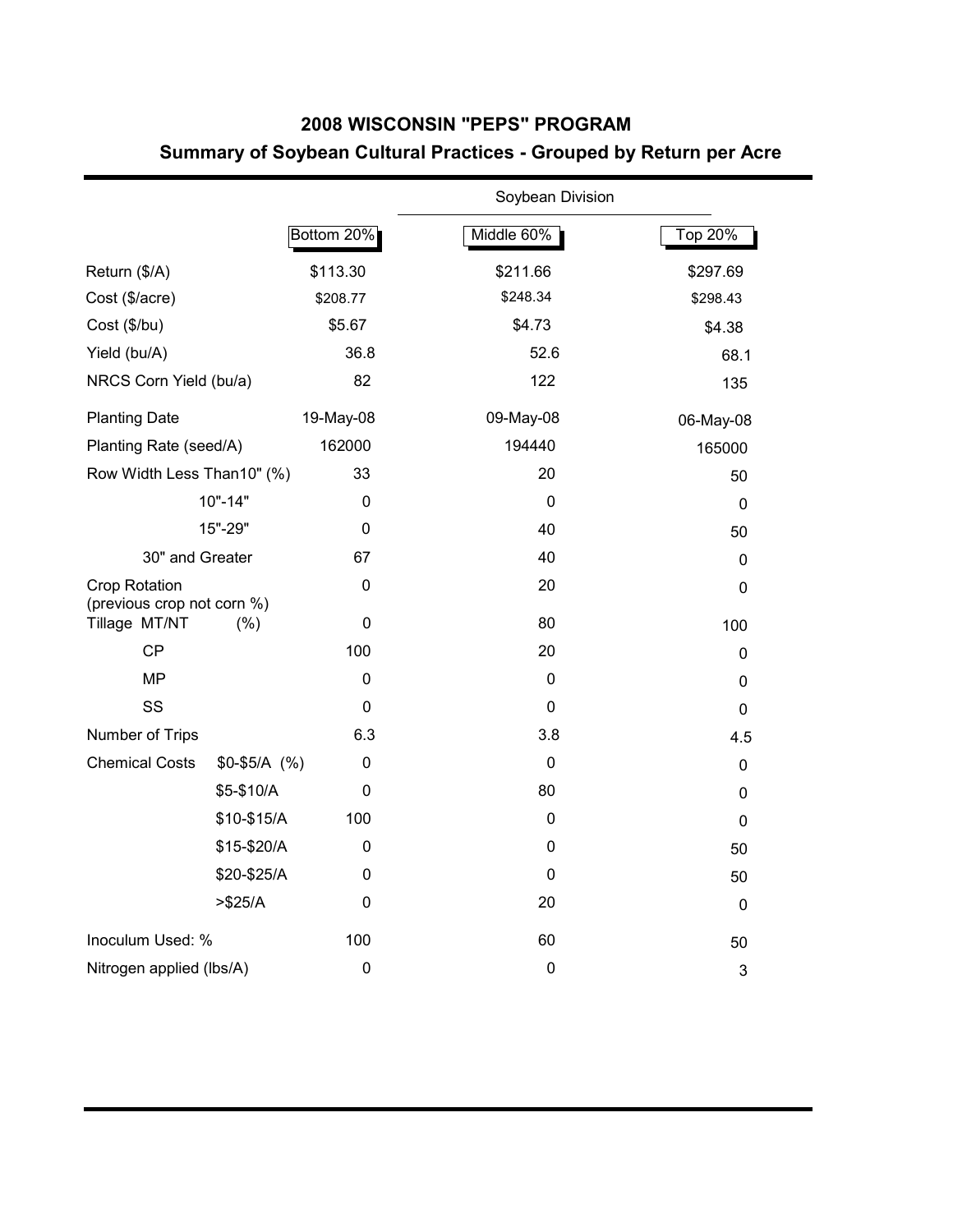



### **Ten year average production costs and returns in PEPS (1999 to 2008).**

|                                    |    |     |      |      |      |      |      |      | <b>Production Costs</b> |      |                                                                                                            |       |       |                           |        |                    |
|------------------------------------|----|-----|------|------|------|------|------|------|-------------------------|------|------------------------------------------------------------------------------------------------------------|-------|-------|---------------------------|--------|--------------------|
| <b>Division</b><br><b>District</b> | N  |     |      |      |      |      |      |      |                         |      | Variable<br>Yield Moisture Seed Fertilizer Chemical Other Custom Harvest Interest Equipment Equipment Land | Fixed |       | Cost per Cost per<br>acre | bushel | Return<br>per acre |
| Corn, Cash Crop                    |    |     |      |      |      |      |      |      |                         |      |                                                                                                            |       |       |                           |        |                    |
| $\mathbf 1$                        | 92 | 181 | 19.8 | \$39 | \$45 | \$20 | \$8  | \$9  | \$57                    | \$9  | \$16                                                                                                       | \$28  | \$52  | \$283                     | \$1.59 | \$112              |
| $\overline{2}$                     | 76 | 195 | 19.4 | \$38 | \$58 | \$27 | \$3  | \$13 | \$60                    | \$10 | \$14                                                                                                       | \$21  | \$61  | \$305                     | \$1.57 | \$133              |
| 3                                  | 54 | 182 | 19.7 | \$40 | \$56 | \$26 | \$1  | \$2  | \$57                    | \$9  | \$21                                                                                                       | \$30  | \$54  | \$296                     | \$1.66 | \$139              |
| 4                                  | 37 | 200 | 18.6 | \$37 | \$50 | \$25 | \$2  | \$8  | \$59                    | \$9  | \$15                                                                                                       | \$24  | \$77  | \$306                     | \$1.53 | \$157              |
| 5                                  | 26 | 222 | 18.4 | \$43 | \$51 | \$25 | \$8  | \$4  | \$65                    | \$9  | \$15                                                                                                       | \$28  | \$97  | \$345                     | \$1.56 | \$155              |
| <b>Corn, Dairy and Livestock</b>   |    |     |      |      |      |      |      |      |                         |      |                                                                                                            |       |       |                           |        |                    |
| 1                                  | 67 | 175 | 21.0 | \$40 | \$25 | \$21 | \$6  | \$22 | \$21                    | \$7  | \$17                                                                                                       | \$29  | \$48  | \$236                     | \$1.38 | \$145              |
| $\overline{c}$                     | 61 | 193 | 21.5 | \$36 | \$38 | \$30 | \$2  | \$23 | \$23                    | \$8  | \$16                                                                                                       | \$25  | \$58  | \$259                     | \$1.36 | \$152              |
| 3                                  | 46 | 186 | 21.3 | \$38 | \$27 | \$25 | \$1  | \$15 | \$22                    | \$7  | \$22                                                                                                       | \$33  | \$59  | \$250                     | \$1.37 | \$181              |
| 4                                  | 28 | 215 | 21.2 | \$38 | \$50 | \$36 | \$11 | \$14 | \$26                    | \$9  | \$18                                                                                                       | \$29  | \$67  | \$297                     | \$1.37 | \$202              |
| 5                                  | 15 | 216 | 20.6 | \$55 | \$56 | \$31 | \$2  | \$20 | \$26                    | \$9  | \$21                                                                                                       | \$24  | \$104 | \$348                     | \$1.64 | \$201              |
| Soybean                            |    |     |      |      |      |      |      |      |                         |      |                                                                                                            |       |       |                           |        |                    |
| 1                                  | 95 | 50  | 12.3 | \$29 | \$15 | \$14 | \$6  | \$13 | \$11                    | \$5  | \$14                                                                                                       | \$23  | \$50  | \$179                     | \$3.68 | \$109              |
| $\overline{2}$                     | 51 | 56  | 12.3 | \$27 | \$17 | \$15 | \$2  | \$15 | \$13                    | \$5  | \$12                                                                                                       | \$18  | \$54  | \$177                     | \$3.30 | \$158              |
| 3                                  | 54 | 55  | 13.0 | \$32 | \$19 | \$16 | \$2  | \$5  | \$13                    | \$5  | \$18                                                                                                       | \$26  | \$57  | \$194                     | \$3.62 | \$139              |
| 4                                  | 33 | 58  | 11.8 | \$30 | \$19 | \$19 | \$3  | \$14 | \$13                    | \$5  | \$15                                                                                                       | \$23  | \$65  | \$206                     | \$3.62 | \$132              |
| 5                                  | 24 | 63  | 12.2 | \$32 | \$20 | \$18 | \$6  | \$8  | \$15                    | \$5  | \$12                                                                                                       | \$24  | \$100 | \$239                     | \$3.89 | \$112              |

Weighted Price per Bushel = 50% November Average Cash price + 25% March CBOT Futures price (\$0.15 basis) + 25% July CBOT Futures price (\$0.10 basis) November Average Cash price derived from Wisconsin Ag Statistics; CBOT Futures prices derived from closing price on first business day in December.

Corn Prices (\$/bu): 1987=\$1.74, 1988=\$2.59, 1989=\$2.24, 1990=\$2.20, 1991=\$2.31, 1992=\$2.15, 1993=\$2.57, 1994=\$2.06, 1995=\$2.95, 1996=\$2.63, 1997=\$2.57, 1998=\$2.08, 1999=\$1.84,<br>2000=\$2.03, 2001=\$1.99, 2002=\$2.24, 2003=\$2.24

Soybean Prices(\$/bu): 1987=\$5.62, 1988=\$7.40, 1989=\$5.63, 1990=\$5.75, 1991=\$5.42, 1992=\$6.30, 1993=\$6.44, 1994=\$5.48, 1995=\$6.57, 1996=\$6.82, 1997=\$6.86, 1998=\$5.65, 1999=\$5.65, 1999=\$5.65, 1999=\$5.65, 1999=\$5.65, 1999=\$5.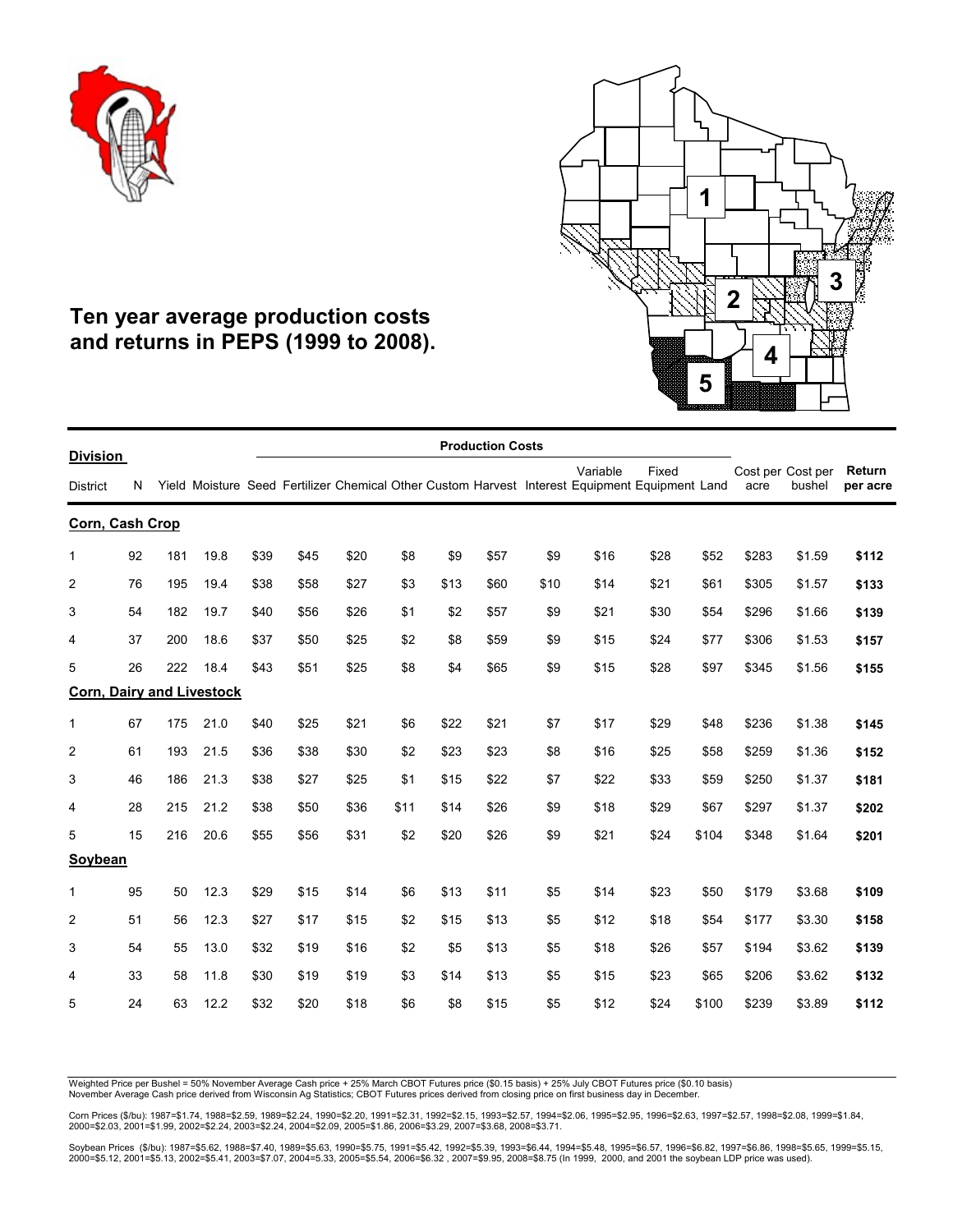#### **Average production costs and returns of PEPS participants for the previous 15 years**

|                         |          |            |                                          |              |              |              |            |              | <b>Production Costs</b> |            |              |                                                                                                                |              |                |                                      |                |
|-------------------------|----------|------------|------------------------------------------|--------------|--------------|--------------|------------|--------------|-------------------------|------------|--------------|----------------------------------------------------------------------------------------------------------------|--------------|----------------|--------------------------------------|----------------|
| <b>Division</b><br>Year |          |            |                                          |              |              |              |            |              |                         |            | Variable     | Fixed<br>N Yield Moisture Seed Fertilizer Chemical Other Custom Harvest Interest Equipment Equipment Land acre |              |                | Cost per Cost per Return<br>bu. or T | per acre       |
|                         |          |            |                                          |              |              |              |            |              |                         |            |              |                                                                                                                |              |                |                                      |                |
| Corn, Cash Crop         |          |            |                                          |              |              |              |            |              |                         |            |              |                                                                                                                |              |                |                                      |                |
| 2008                    | 9        | 203        | 18.8                                     | \$57         | \$117        | \$21         | \$5        | \$6          | \$61                    | \$14       | \$43         | \$20                                                                                                           | \$81         | \$426          | \$2.17                               | \$329          |
| 2007                    | 15       | 191        | 17.0                                     | \$51         | \$73         | \$27         | \$8        | \$5          | \$51                    | \$11       | \$38         | \$20                                                                                                           | \$67         | \$351          | \$1.89                               | \$353          |
| 2006                    | 16       | 213        | 18.7                                     | \$44         | \$69         | \$25         | \$2        | \$5          | \$63                    | \$10       | \$16         | \$32                                                                                                           | \$66         | \$333          | \$1.57                               | \$369          |
| 2005                    | 23       | 206        | 18.2                                     | \$44         | \$66         | \$24         | \$4        | \$7          | \$58                    | \$10       | \$15         | \$32                                                                                                           | \$63         | \$323          | \$1.59                               | \$59           |
| 2004                    | 20       | 200        | 21.5                                     | \$41         | \$58         | \$23         | \$4        | \$11         | \$70                    | \$10       | \$14         | \$25                                                                                                           | \$70         | \$326          | \$1.65                               | \$93           |
| 2003                    | 34       | 197        | 19.5                                     | \$41         | \$45         | \$25         | \$5        | \$7          | \$61                    | \$9        | \$15         | \$25                                                                                                           | \$62         | \$297          | \$1.52                               | \$144          |
| 2002                    | 40       | 199        | 21.6                                     | \$37         | \$40         | \$20         | \$4        | \$7          | \$70                    | \$9        | \$14         | \$29                                                                                                           | \$60         | \$288          | \$1.46                               | \$158          |
| 2001                    | 41       | 176<br>174 | 20.5                                     | \$36         | \$44         | \$26         | \$3        | \$10         | \$58                    | \$9        | \$12         | \$25                                                                                                           | \$59         | \$282          | \$1.62                               | \$69           |
| 2000<br>1999            | 47<br>42 | 191        | 18.9                                     | \$34         | \$40         | \$24         | \$6        | \$11         | \$52                    | \$8        | \$12         | \$25                                                                                                           | \$59         | \$272          | \$1.59                               | \$81           |
| 1998                    | 35       | 192        | 17.3<br>19.3                             | \$34<br>\$34 | \$51<br>\$56 | \$25<br>\$24 | \$3<br>\$5 | \$6<br>\$7   | \$51<br>\$59            | \$8<br>\$9 | \$18<br>\$18 | \$25<br>\$22                                                                                                   | \$60<br>\$64 | \$282<br>\$299 | \$1.49<br>\$1.56                     | \$70           |
| 1997                    | 25       | 172        | 25.2                                     | \$32         | \$51         | \$22         | \$4        | \$10         | \$73                    | \$9        | \$13         | \$19                                                                                                           | \$61         | \$295          | \$1.71                               | \$101          |
| 1996                    | 21       | 158        | 24.4                                     | \$28         | \$44         | \$24         | \$5        | \$10         | \$65                    | \$9        | \$15         | \$22                                                                                                           | \$56         | \$276          | \$1.78                               | \$147<br>\$139 |
| 1995                    | 48       | 143        |                                          |              |              |              |            |              |                         |            |              |                                                                                                                |              |                |                                      |                |
| 1994                    | 43       | 178        | 19.5                                     | \$26         | \$42         | \$24         | \$3<br>\$4 | \$13         | \$44                    | \$8<br>\$8 | \$14         | \$20                                                                                                           | \$55         | \$249          | \$1.76                               | \$172          |
|                         |          |            | 20.5<br><b>Corn, Dairy and Livestock</b> | \$25         | \$41         | \$25         |            | \$16         | \$59                    |            | \$13         | \$19                                                                                                           | \$56         | \$266          | \$1.50                               | \$101          |
|                         | 7        |            |                                          |              |              |              |            |              |                         |            |              |                                                                                                                |              |                |                                      |                |
| 2008                    | 10       | 209<br>188 | 22.5<br>17.3                             | \$69         | \$96         | \$33         | \$11       | \$19         | \$25                    | \$13       | \$46         | \$25                                                                                                           | \$71         | \$409          | \$1.96                               | \$367          |
| 2007                    |          | 189        | 22.0                                     | \$61         | \$49         | \$26         | \$10       | \$16         | \$23                    | \$10       | \$40         | \$25                                                                                                           | \$68         | \$329          | \$1.75                               | \$364          |
| 2006                    | 10       | 216        |                                          | \$49         | \$40         | \$23         | \$4        | \$13         | \$23                    | \$8        | \$18         | \$38                                                                                                           | \$70         | \$285          | \$1.51                               | \$338          |
| 2005<br>2004            | 12<br>18 | 191        | 19.6<br>23.4                             | \$38<br>\$39 | \$45<br>\$38 | \$26<br>\$24 | \$9<br>\$7 | \$23<br>\$17 | \$26<br>\$23            | \$8<br>\$7 | \$18<br>\$15 | \$37<br>\$31                                                                                                   | \$59<br>\$56 | \$289<br>\$257 | \$1.34<br>\$1.37                     | \$112          |
| 2003                    | 27       | 194        | 21.2                                     | \$40         | \$27         | \$26         | \$4        | \$25         | \$23                    | \$7        |              | \$28                                                                                                           | \$62         | \$259          | \$1.37                               | \$143          |
| 2002                    | 31       | 199        | 22.6                                     | \$38         | \$26         | \$28         | \$4        | \$26         | \$24                    | \$7        | \$15<br>\$15 | \$28                                                                                                           | \$61         | \$257          | \$1.30                               | \$176          |
| 2001                    | 33       | 177        | 21.6                                     | \$36         | \$25         | \$27         | \$3        | \$21         | \$21                    | \$7        | \$14         | \$28                                                                                                           | \$57         | \$239          | \$1.40                               | \$190<br>\$113 |
| 2000                    | 39       | 182        | 20.6                                     | \$34         | \$29         | \$28         | \$4        | \$18         | \$22                    |            | \$15         | \$27                                                                                                           | \$57         | \$240          | \$1.34                               | \$128          |
| 1999                    | 30       | 190        | 20.2                                     | \$32         | \$40         |              | \$3        | \$12         | \$23                    | \$7<br>\$7 |              | \$25                                                                                                           | \$57         | \$245          | \$1.30                               |                |
| 1998                    | 23       | 190        | 20.7                                     | \$34         | \$46         | \$27<br>\$27 | \$3        | \$14         | \$23                    | \$8        | \$19<br>\$21 | \$23                                                                                                           | \$53         | \$253          | \$1.34                               | \$105<br>\$142 |
| 1997                    | 16       | 161        | 25.8                                     | \$31         | \$31         | \$25         | \$2        | \$11         | \$19                    | \$6        | \$15         | \$20                                                                                                           | \$54         | \$214          | \$1.34                               | \$200          |
| 1996                    | 28       | 136        | 25.1                                     | \$27         | \$29         | \$21         | \$3        | \$9          | \$16                    | \$6        | \$19         | \$24                                                                                                           | \$52         | \$205          | \$1.56                               | \$152          |
| 1995                    | 38       | 139        | 21.8                                     | \$26         | \$29         | \$24         | \$3        | \$12         | \$17                    | \$6        | \$16         | \$22                                                                                                           | \$50         |                | \$1.49                               |                |
| 1994                    | 55       | 173        | 22.5                                     | \$25         | \$30         |              | \$4        | \$15         | \$21                    | \$6        | \$19         | \$23                                                                                                           | \$49         | \$204<br>\$214 | \$1.25                               | \$208          |
|                         |          |            |                                          |              |              | \$21         |            |              |                         |            |              |                                                                                                                |              |                |                                      | \$141          |
| Corn, Silage            |          |            |                                          |              |              |              |            |              |                         |            |              |                                                                                                                |              |                |                                      |                |
| 2008                    | 3        | 21         | 62.2                                     | \$92         | \$183        | \$29         | \$15       | \$52         | \$98                    | \$22       | \$28         | \$17                                                                                                           | \$93         | \$629          | \$89.26                              | (\$161)        |
| 2007                    | 6        | 24         | 62.0                                     | \$50         | \$103        | \$27         | \$7        | \$51         | \$116                   | \$17       | \$32         | \$22                                                                                                           | \$56         | \$481          | \$58.07                              | \$84           |
| 2006<br>Soybean         | 3        | 19         | 67.4                                     | \$48         | \$56         | \$30         | \$2        | \$76         | \$93                    | \$14       | \$15         | \$30                                                                                                           | \$68         | \$434          | \$67.33                              | \$24           |
| 2008                    | 10       | 51         | 12.9                                     | \$38         | \$35         | \$17         | \$10       | \$10         | \$12                    | \$7        | \$35         | \$17                                                                                                           | \$67         | \$246          | \$4.94                               | \$199          |
|                         | 15       | 52         | 12.5                                     | \$40         | \$20         | \$16         | \$5        | \$14         | \$12                    |            | \$26         | \$15                                                                                                           | \$66         | \$220          | \$4.35                               | \$298          |
| 2007<br>2006            | 16       | 57         | 12.3                                     | \$36         | \$19         | \$13         | \$4        | \$11         | \$13                    | \$6<br>\$5 | \$12         | \$24                                                                                                           | \$65         | \$201          | \$3.59                               | \$159          |
| 2005                    | 23       | 65         | 12.9                                     | \$35         | \$22         | \$11         | \$3        | \$12         | \$15                    | \$5        | \$12         | \$25                                                                                                           | \$69         | \$209          | \$3.27                               | \$149          |
| 2004                    | 15       | 54         | 12.4                                     | \$28         |              |              |            | \$14         | \$12                    |            | \$13         | \$23                                                                                                           |              |                |                                      | \$102          |
|                         | 27       |            |                                          |              | \$17         | \$11         | \$6        | \$10         |                         | \$5        |              |                                                                                                                | \$55         | \$183          | \$3.47                               |                |
| 2003<br>2002            | 33       | 46         | 11.7                                     | \$30<br>\$28 | \$10<br>\$12 | \$14         | \$3<br>\$3 | \$12         | \$11                    | \$4<br>\$4 | \$13<br>\$12 | \$23<br>\$24                                                                                                   | \$56         | \$175          | \$3.91<br>\$3.05                     | \$151          |
| 2001                    | 35       | 59         | 13.3                                     |              |              | \$14         |            | \$14         | \$14                    |            |              |                                                                                                                | \$56         | \$179          | \$3.72                               | \$143          |
|                         |          | 50         | 13.1                                     | \$26         | \$13         | \$17         | \$3        |              | \$11                    | \$4        | \$12         | \$24                                                                                                           | \$57         | \$182          |                                      | \$74           |
| 2000                    | 38       | 52         | 11.3                                     | \$26         | \$14         | \$17         | \$4        | \$11         | \$12                    | \$4        | \$12         | \$25                                                                                                           | \$53         | \$178          | \$3.45                               | \$91           |
| 1999                    | 46<br>41 | 56         | 12.0<br>13.7                             | \$27         | \$23         | \$20         | \$3        | \$9          | \$13                    | \$5        | \$16         | \$22                                                                                                           | \$59         | \$197          | \$3.54                               | \$94           |
| 1998<br>1997            | 35       | 61         | 12.6                                     | \$28<br>\$25 | \$25<br>\$17 | \$29         | \$2<br>\$4 | \$11<br>\$8  | \$14<br>\$13            | \$6<br>\$5 | \$16         | \$18<br>\$20                                                                                                   | \$64<br>\$65 | \$213          | \$3.55                               | \$129          |
|                         |          | 56         |                                          |              |              | \$30         |            |              |                         |            | \$15         |                                                                                                                |              | \$201          | \$3.68                               | \$181          |
| 1996                    | 48       | 44         | 13.9                                     | \$23         | \$14         | \$33         | \$2        | \$9          | \$10                    | \$5        | \$12         | \$18                                                                                                           | \$55         | \$182          | \$4.29                               | \$121          |
| 1995<br>1994            | 75<br>80 | 53<br>56   | 12.5<br>13.5                             | \$22         | \$15<br>\$17 | \$29<br>\$29 | \$3<br>\$3 | \$10         | \$12<br>\$13            | \$5        | \$13         | \$19                                                                                                           | \$67         | \$194          | \$3.70                               | \$154          |
|                         |          |            |                                          | \$22         |              |              |            | \$13         |                         | \$5        | \$13         | \$19                                                                                                           | \$65         | \$197          | \$3.57                               | \$110          |

Weighted Price per Bushel = 50% November Average Cash price + 25% March CBOT Futures price (\$0.15 basis) + 25% July CBOT Futures price (\$0.10 basis)<br>November Average Cash price derived from Wisconsin Ag Statistics; CBOT Fu

Corn Prices (\$/bu): 1987=\$1.74, 1988=\$2.59, 1989=\$2.24, 1990=\$2.20, 1991=\$2.31, 1992=\$2.15, 1993=\$2.57, 1994=\$2.06, 1995=\$2.95, 1996=\$2.63, 1997=\$2.57, 1998=\$2.08,<br>1999=\$1.84, 2000=\$2.03, 2001=\$1.99, 2002=\$2.24, 2003=\$2.2

Soybean Prices(\$/bu): 1987=\$5.62, 1988=\$7.40, 1989=\$5.63, 1990=\$5.75, 1991=\$5.42, 1992=\$5.39, 1993=\$6.44, 1994=\$5.48, 1995=\$6.57, 1996=\$6.82, 1997=\$6.86, 1998=\$5.65,<br>1999=\$5.15, 2000=\$5.12, 2001=\$5.13, 2002=\$5.41, 2003=\$7. used).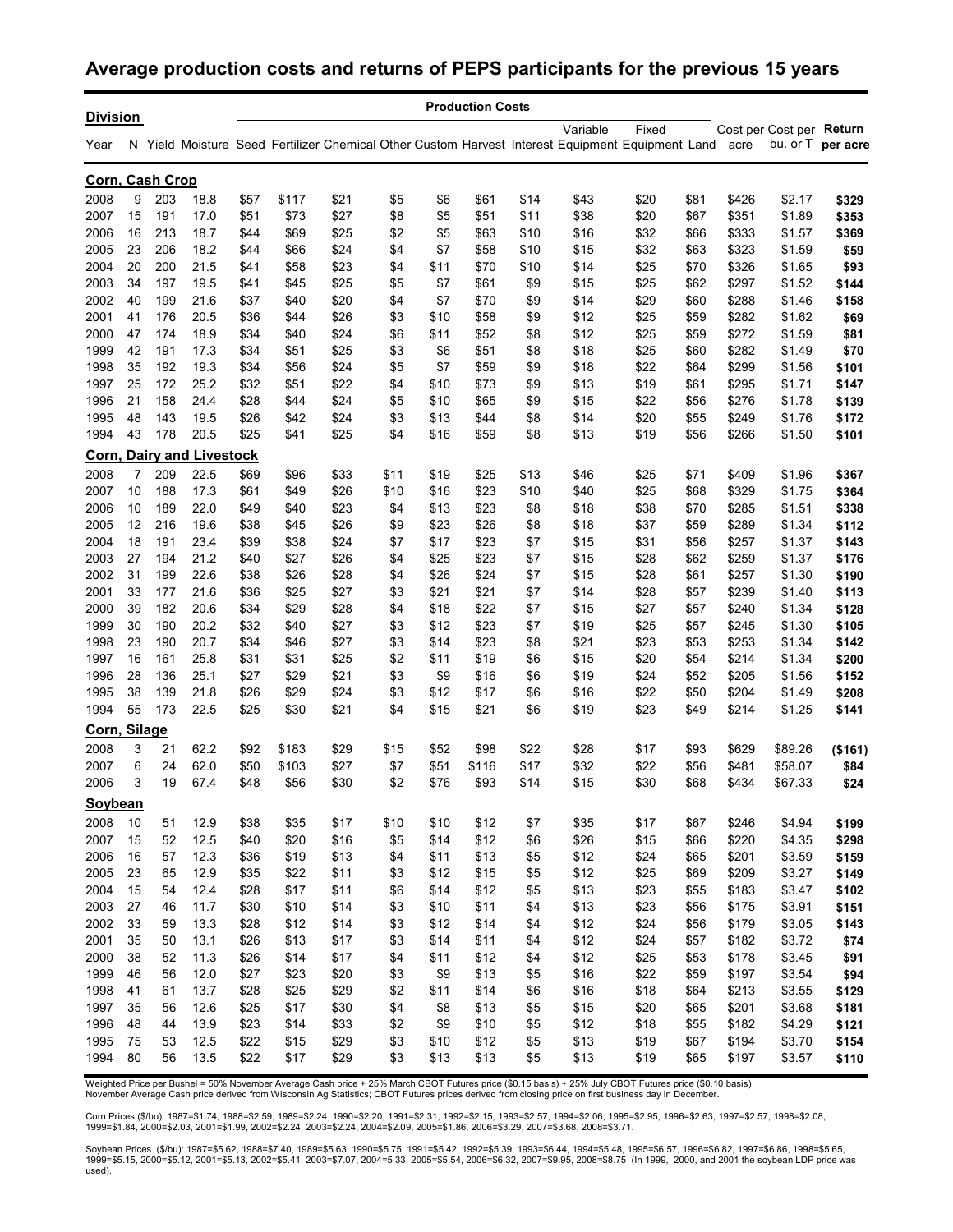### **Wisconsin PEPS Program Division Winners Since 1992**

| <b>Division</b>     |                        |                                               |                                                    |              |                                     | Cost per         |                            |
|---------------------|------------------------|-----------------------------------------------|----------------------------------------------------|--------------|-------------------------------------|------------------|----------------------------|
| Year                | <b>District</b>        | County                                        | <b>Name</b>                                        | Yield        | <b>Hybrid/Variety</b>               |                  | <b>Bu or T Return/Acre</b> |
|                     | <b>Corn, Cash Crop</b> |                                               |                                                    |              |                                     |                  |                            |
| 2008                | 2                      | Jackson                                       | <b>Stetzer Farms</b>                               | 254.4        | Dekalb DK50-44VT3                   | \$1.58           | \$542.50                   |
| 2007                | 5                      | Grant                                         | Joe Zenz                                           | 250.0        | Dekalb DKC61-73                     | \$1.74           | \$485.83                   |
| 2006                | 2                      | <b>Buffalo</b>                                | Merlin D. Sutter                                   | 268.7        | NK Brand N67-W5                     | \$1.39           | \$509.76                   |
| 2005                | 2                      | Jackson                                       | <b>Stetzer Farms</b>                               | 240.1        | Croplan 412Hx/LL                    | \$1.26           | \$144.85                   |
| 2004                | 5                      | Grant                                         | Eugene Steiger                                     | 264.0        | Dekalb DKC60-19                     | \$1.38           | \$188.42                   |
| 2003                | 5                      | Grant                                         | Eugene Steiger                                     | 246.1        | Dekalb DKC5878                      | \$1.22           | \$251.17                   |
| 2002                | 2                      | Jackson                                       | <b>Stetzer Farms</b>                               | 230.0        | <b>NK N5127</b>                     | \$1.19           | \$240.96                   |
| 2001                | 4                      | Vernon                                        | <b>Todd Vesbach</b>                                | 207.1        | NK Brand N45-A6                     | \$0.99           | \$207.28                   |
| 2000                | 2                      | Marquette                                     | Lindner Grain Farms                                | 217.7        | Dekalb 44-42Bt                      | \$0.82           | \$263.82                   |
| 1999                | 3                      | Manitowoc                                     | Hamp Haven Farms                                   | 254.7        | Novartis 3030BT                     | \$0.85           | \$251.11                   |
| 1998                | 3                      | Calumet                                       | Meyer Dairy & Grain                                | 229.7        | Novartis N3030 BT                   | \$1.03           | \$241.26                   |
| 1997                | 5                      | Lafayette                                     | <b>Bahr Farms</b>                                  | 215.2        | Trelay 8002                         | \$1.31           | \$271.78                   |
| 1996                | 4                      | Jefferson                                     | Dennis Schultz                                     | 174.9        | Seed Mart 1104                      | \$1.02           | \$280.81                   |
| 1995                | 1                      | Waupaca                                       | <b>Steinbach Farms</b>                             | 169.5        | NK 3030                             | \$1.05           | \$315.05                   |
| 1994                | 1                      | Eau Claire                                    | Jaquish Farms, Inc.                                | 192.9        | Pioneer 3751                        | \$0.88           | \$227.65                   |
| 1993                | 1                      | Eau Claire                                    | Jaquish Farms, Inc.                                | 148.5        | Pioneer 3751                        | \$1.22           | \$200.46                   |
| 1992                | 2                      | Adams                                         | <b>Edward Volkening</b>                            | 130.7        | Blaney 2100                         | \$1.38           | \$100.02                   |
| 2008                | 1                      | <b>Corn, Dairy and Livestock</b><br>St. Croix | Robert Ickler                                      | 240.7        | Croplan 314RRBt                     | \$1.32           | \$576.36                   |
| 2007                | 4                      | Sauk                                          | <b>Meadow Lane Farms</b>                           | 269.7        | Dekalb DKC61-66                     | \$1.56           | \$571.93                   |
| 2006                | 5                      | Grant                                         | <b>Tim Walz</b>                                    | 232.2        | Mycogen 2D545                       | \$1.55           | \$403.89                   |
| 2005                | 1                      | St. Croix                                     | Robert Ickler                                      | 242.3        | Croplan Genetics 355 RRBt           | \$1.06           | \$194.62                   |
| 2004                | 1                      | Dunn                                          | Manske Farms                                       | 195.7        | Croplan 344RRBt                     | \$1.03           | \$208.28                   |
| 2003                | 5                      | Grant                                         | <b>Tim Walz</b>                                    | 266.5        | Mycogen 6920Bt                      | \$1.18           | \$283.77                   |
| 2002                | 2                      | Jackson                                       | <b>Stetzer Farms</b>                               | 236.5        | <b>NK N58D1</b>                     | \$0.92           | \$311.09                   |
| 2001                | 4                      | Sauk                                          | <b>Meadow Lane Farms</b>                           | 241.5        | NK Brand N67-T4                     | \$0.98           | \$243.57                   |
| 2000                | 3                      | Calumet                                       | Meyer Dairy & Grain                                | 212.8        | <b>NK N3030Bt</b>                   | \$0.93           | \$233.58                   |
| 1999                | 4                      | Columbia                                      | 4th Generation Homestead                           | 247.9        | Novartis N59-Q9                     | \$0.94           | \$223.30                   |
| 1998                | 3                      | Manitowoc                                     | Hamp Haven Farms                                   | 225.0        | Cargill 3677                        | \$0.91           | \$263.60                   |
| 1997                | 2                      | Marquette                                     | Daniel Thome                                       | 177.1        | Pioneer 3753                        | \$0.97           | \$283.17                   |
| 1996                | 1                      | Polk                                          | Hibbs Family Farm                                  | 125.9        | Mycogen TMF 94                      | \$0.87           | \$221.19                   |
| 1995                | 5                      | Crawford                                      | Gene Fritsche                                      | 167.8        | Dairyland 1202                      | \$0.94           | \$336.60                   |
| 1994                | 2                      | Adams                                         | <b>Clover View Farms</b>                           | 204.9        | <b>NK N4242</b>                     | \$0.80           | \$258.43                   |
| 1993                | 4                      | Dane                                          | Randy & John Zimmerman                             | 187.2        | Northrup King N4242                 | \$0.98           | \$296.94                   |
| 1992                | 5                      | Crawford                                      | Gene Fritsche                                      | 182.0        | Dairyland DX1207                    | \$0.93           | \$222.90                   |
| <b>Corn, Silage</b> |                        |                                               |                                                    |              |                                     |                  |                            |
| 2008                | 4                      | Sauk                                          | <b>Meadow Lane Farms</b>                           | 20.5         | Mycogen F2F635                      | \$98.69          | (\$99.94)                  |
| 2007                | 3                      | Manitowoc                                     | Libertyland Farms                                  | 25.1         | NK Brand N33-H6                     | \$52.67          | \$270.55                   |
| 2006                | 3                      | Manitowoc                                     | <b>Libertyland Farms</b>                           | 21.3         | NK Brand N33-H6                     | \$51.63          | \$199.81                   |
| <u>Soybean</u>      |                        |                                               |                                                    |              |                                     |                  |                            |
| 2008                | 4                      | Columbia                                      | David Padley                                       | 70.2         | NK Brand S21-N6                     | \$4.42           | \$303.56                   |
| 2007                | 2                      | <b>Buffalo</b>                                | Merlin D. Sutter                                   | 66.7         | NK Brand S21-N6                     | \$3.08           | \$458.00                   |
| 2006                | 5                      | Grant                                         | Joe Zenz                                           | 75.0         | Asgrow AG2403                       | \$3.15           | \$238.38                   |
| 2005                | 2                      | Adams                                         | <b>Edward Volkening</b>                            | 74.7         | High Cycle 2201 RR                  | \$1.96           | \$267.06                   |
| 2004                | 4                      | Sauk                                          | <b>Meadow Lane Farms</b>                           | 66.6         | Great Lakes 2502 RR                 | \$3.07           | \$150.94                   |
| 2003                | 2                      | <b>Buffalo</b>                                | Merlin D. Sutter                                   | 56.9         | NK Brand S16-C4                     | \$2.82           | \$241.86                   |
| 2002                | 2                      | Jackson                                       | <b>Stetzer Farms</b>                               | 76.9         | Syngenta S16-Y6                     | \$2.22           | \$245.38                   |
| 2001                | 3                      | Calumet                                       | Meyer Dairy & Grain                                | 59.5         | NK Brand S16-Y6                     | \$2.71           | \$143.93                   |
| 2000                | 2                      | Adams                                         | <b>Edward Volkening</b>                            | 66.9         | <b>NK S20-Z5</b>                    | \$1.90           | \$215.32                   |
| 1999                | 2                      | Adams<br>Calumet                              | <b>Edward Volkening</b>                            | 70.3         | Novartis S19-T9                     | \$1.89           | \$229.26                   |
| 1998<br>1997        | 3<br>2                 | Adams                                         | Meyer Dairy & Grain                                | 80.5<br>66.8 | Novartis S19-90<br><b>NK S20-91</b> | \$2.20<br>\$1.85 | \$277.68<br>\$334.91       |
| 1996                | 2                      | Adams                                         | <b>Edward Volkening</b><br><b>Edward Volkening</b> | 59.5         | <b>NK S19-90</b>                    | \$2.43           | \$283.37                   |
| 1995                | 2                      | Adams                                         | <b>Edward Volkening</b>                            | 60.1         | Northrup King S20-20                | \$1.88           | \$281.87                   |
| 1994                | 2                      | Adams                                         | <b>Edward Volkening</b>                            | 60.9         | <b>NK S1990</b>                     | \$1.80           | \$223.93                   |
| 1993                | 2                      | Adams                                         | <b>Edward Volkening</b>                            | 46.5         | Northrup King S19-90                | \$2.45           | \$185.79                   |
| 1992                | 2                      | Adams                                         | <b>Edward Volkening</b>                            | 50.4         | Northrup King S19-90                | \$2.70           | \$135.41                   |
|                     |                        |                                               |                                                    |              |                                     |                  |                            |

Weighted Price per Bushel = 50% November Average Cash price + 25% March CBOT Futures price (\$0.15 basis) + 25% July CBOT Futures price (\$0.10 basis) November Average Cash price derived from Wisconsin Ag Statistics; CBOT Futures prices derived from closing price on first business day in December.

Com Prices (\$/bu): 1987=\$1.74, 1988=\$2.59, 1989=\$2.24, 1990=\$2.20, 1991=\$2.31, 1992=\$2.15, 1993=\$2.57, 1994=\$2.06, 1995=\$2.95, 1996=\$2.63, 1997=\$2.57, 1998=\$2.08,<br>1999=\$1.84, 2000=\$2.03, 2001=\$1.99, 2002=\$2.24, 2003=\$2.24,

Soybean Prices(\$/bu): 1987=\$5.62, 1988=\$7.40, 1989=\$5.63, 1990=\$5.75, 1991=\$5.42, 1992=\$5.39, 1993=\$6.44, 1994=\$5.48, 1995=\$6.57, 1996=\$6.82, 1997=\$6.86, 1998=\$5.65,<br>1999=\$5.15, 2000=\$5.12, 2001=\$5.13, 2002=\$5.41, 2003=\$7. used).